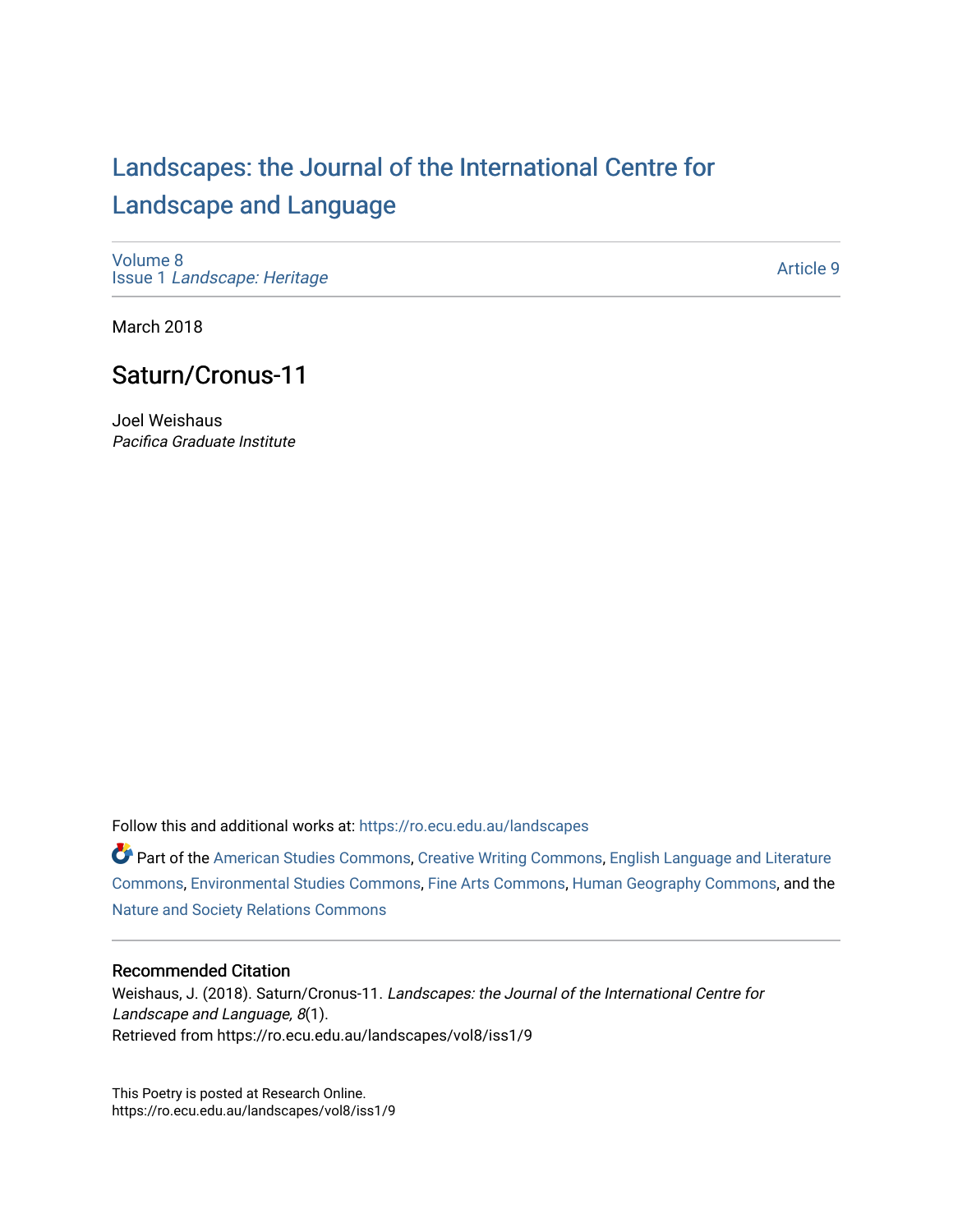### Saturn/Cronus-11

#### Cover Page Footnote

Entering a clearing: "You too meet with a like imagination, doubtless, somewhere, wherever your ruling stars will have it, Saturn driving you to the woods, or the Moon, it may be, to the edges of the sea." William Butler Yeats, The Celtic Twilight. Mineola, New York: Dover, 2004. Anasazi: In the late 1200s the Anasazi, "The Ancient Ones," left their home on the Colorado Plateau to other pueblos. Why they left is still in contention among anthropologists; but one reason, among many, was drought. The mystery, too, is that even while some rivers still flowed, the Anasazi migrated to drier landscapes. And even when, according to tree rings, the years 1300 to 1340 were wet years, the Anasazi didn't return to their native lands. an intentional: Matthew Cochran, "Geologic Soul: An Ethic of Underworld Force." In, Douglas A. Vakoch and Fernando Castrillon, Editors, Ecopsychology, Phenomenology, and the Environment. New York, Springer, 2014. forking path: "In the work of Ts'ui Pen, all possible outcomes occur; each one is the point of departure for other forkings. Sometimes, the paths of this labyrinth converge: for example, you arrive at this house, but in one of the possible pasts you are my enemy, in another, my friend." Jorge Luis. Borges, "The Garden of Forking Paths." Written in 1942, this short story envisions both the Internet's hyperlinks, and physics' Many Worlds Theory. the road down: "At the Jet Propulsion Laboratory in California, the scientists of the Cassini mission will figuratively ride their creation down into oblivion in the clouds of Saturn. They will be collecting data on the makeup of the planet's butterscotch clouds until the last bitter moment, when the spacecraft succumbs to the heat and pressure of atmospheric entry and becomes a meteor." Dennis Overbye, "Cassini Flies Toward a Fiery Death on Saturn." The New York Times, 6 September 2017.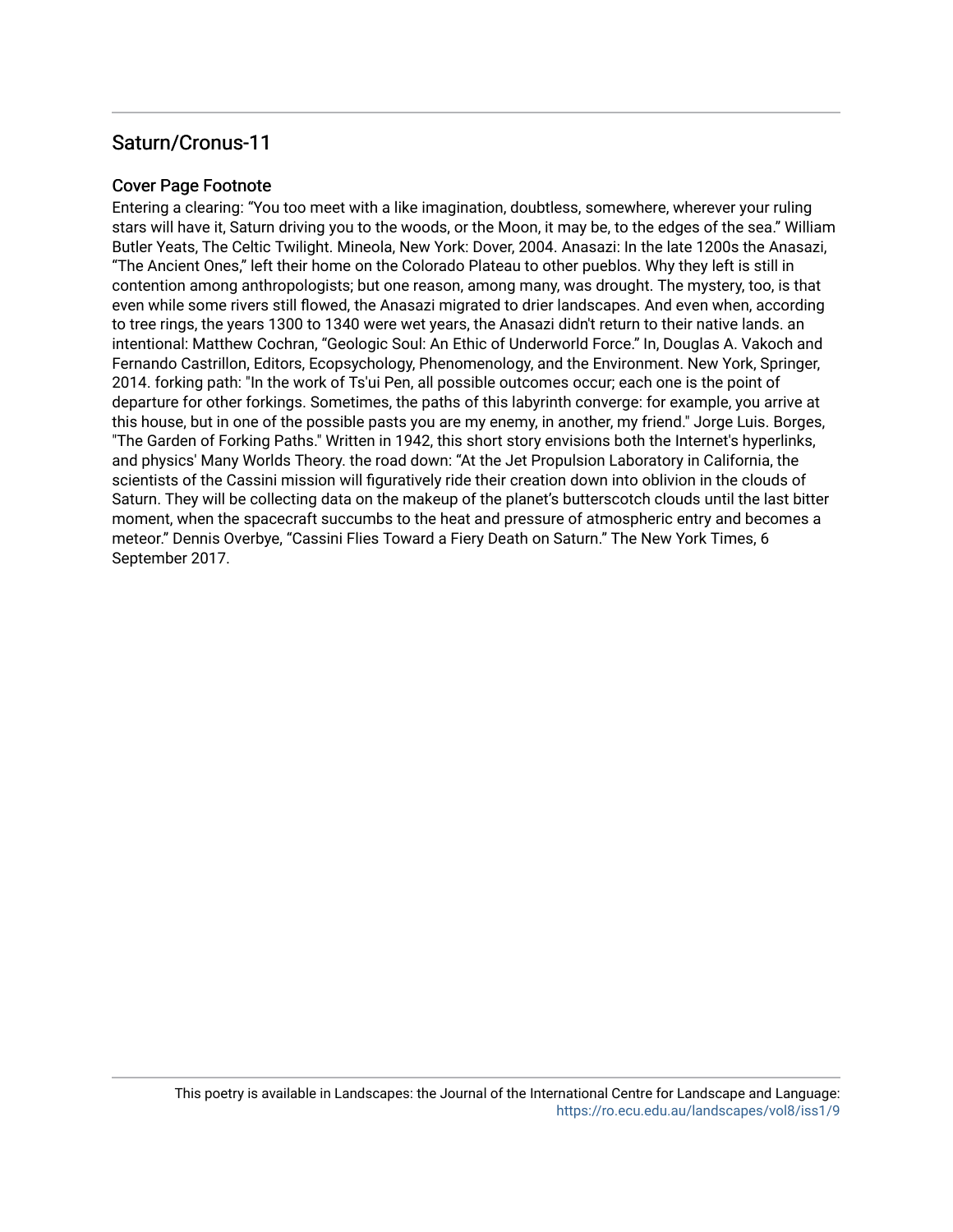## **Saturn/Cronus-11**

*Joel Weishaus (Pacifica Graduate Institute)*

Entering a clearing, I saw a river that disappeared over nine centuries ago. On its opposite shore were the ruins of an Anasazi cliff dwelling.

Seeing no road, I approached an intentional unfolding back into the earth, perhaps the true burial of the soul rather than the resurrection of an absolute god a different direction…

following a forking path of pebbly earth, with the river to my right the road down was straight ahead.



**Entering a clearing:** "You too meet with a like imagination, doubtless, somewhere, wherever your ruling stars will have it, Saturn driving you to the woods, or the Moon, it may be, to the edges of the sea." William Butler Yeats, *The Celtic Twilight*. Mineola, New York: Dover, 2004.

**Anasazi:** In the late 1200s the Anasazi People left their home on the Colorado Plateau to other pueblos. Why they left is still in contention among anthropologists; but one reason, among many, was drought. The mystery, too, is that even while some rivers still flowed, the Anasazi migrated to drier landscapes. And even when, according to tree rings, the years 1300 to 1340 were wet years, the Anasazi didn't return to their native lands. **an intentional:** Cochran, Matthew, "Geologic Soul: An Ethic of Underworld Force." In, Douglas A. Vakoch and